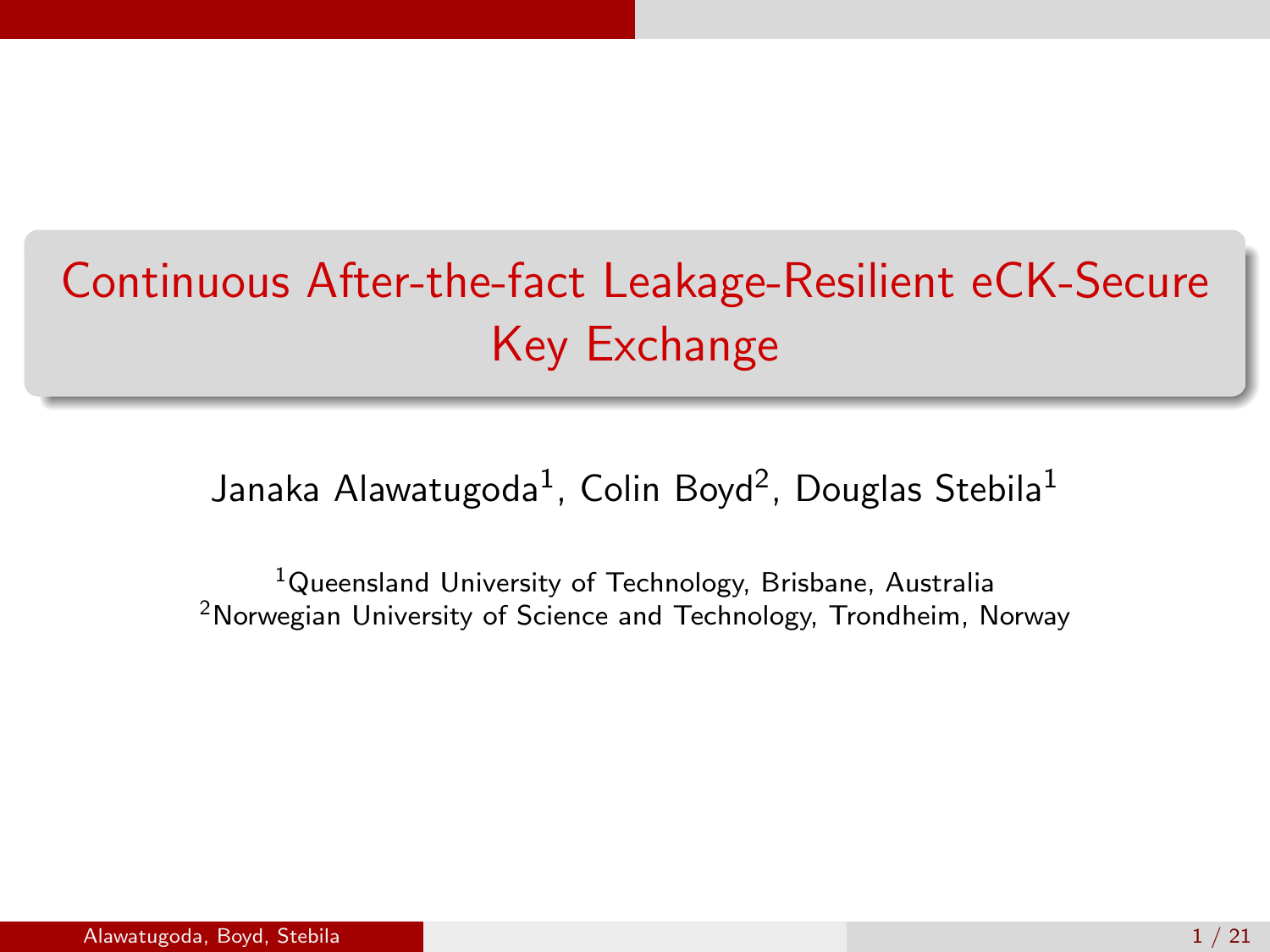# Presentation Outline

- 1 [Key Exchange Security Models](#page-2-0)
- 2 [Leakage Resilience](#page-6-0)
- 3 [Continuous After-the-fact Leakage-eCK Model](#page-10-0)
	- Constructing an CAFL-eCK[-secure Protocol](#page-16-0)

### **[Summary](#page-21-0)**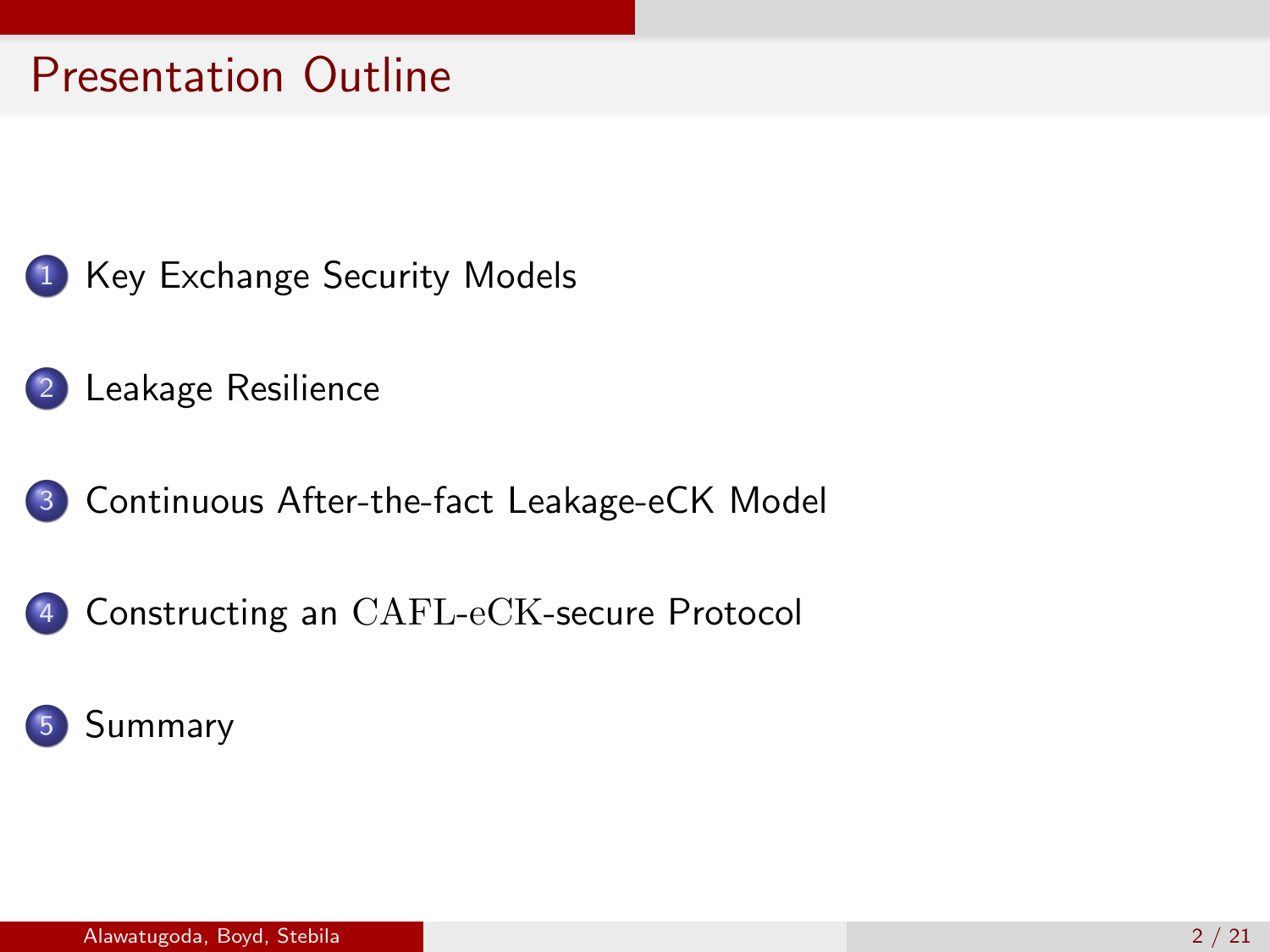# <span id="page-2-0"></span>Diffie–Hellman-based one-round protocol



- a and b are the ephemeral keys
- $\bullet$  K is the session key
- **•** Prominent concrete protocols include MQV, HMQV and UM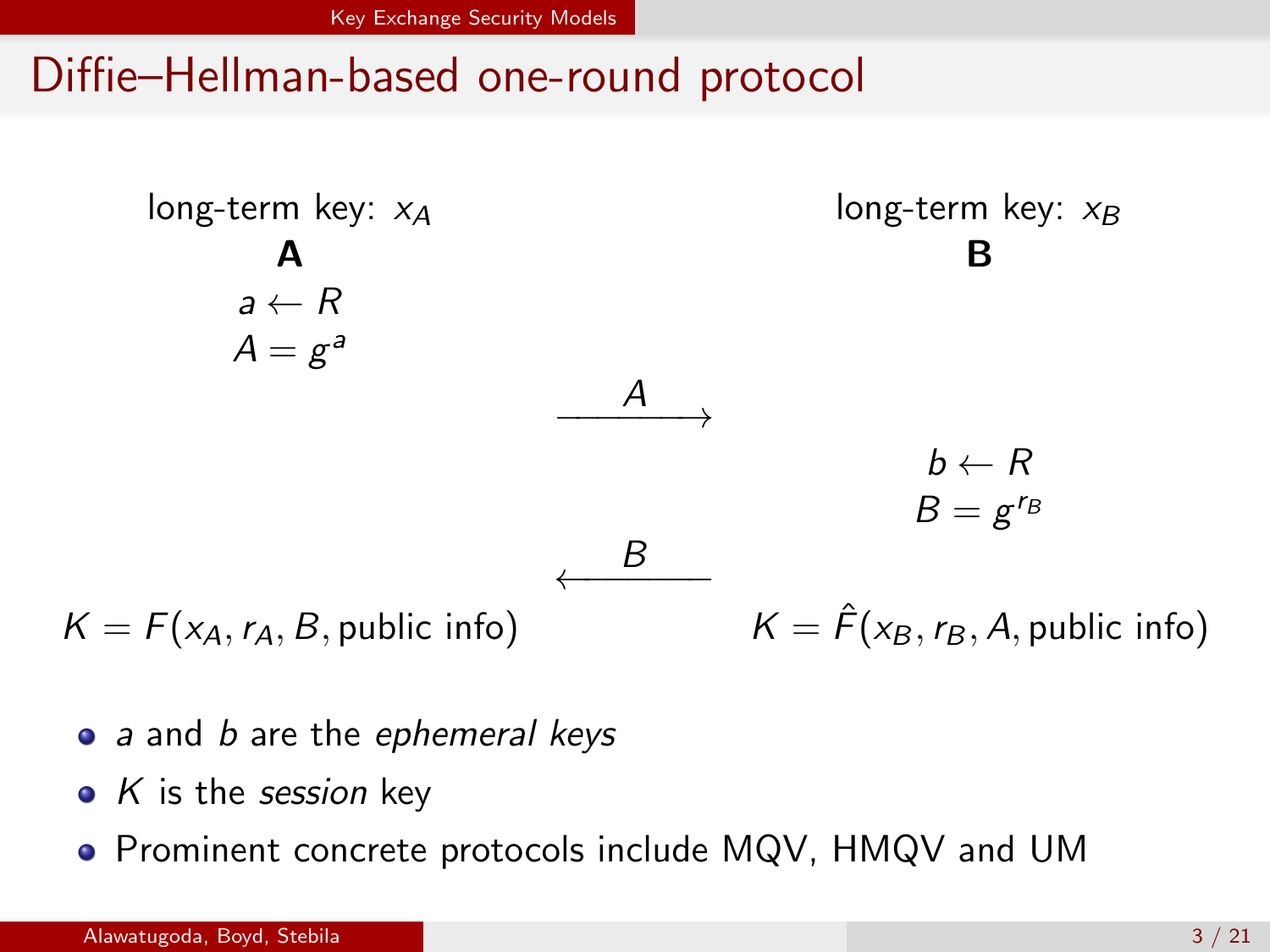# <span id="page-3-0"></span>Key Exchange Security Models

- Designed to capture informal security goals.
- Typical elements in a security model:
	- Adversary Capabilities set of adversary operations. Always allows adversary to view protocol runs and alter/inject messages.
	- Security Game the order in which the adversary operations are performed.
	- Security Definition the requirement to win the security game. Usually require the adversary to reliably distinguish session key from a random string.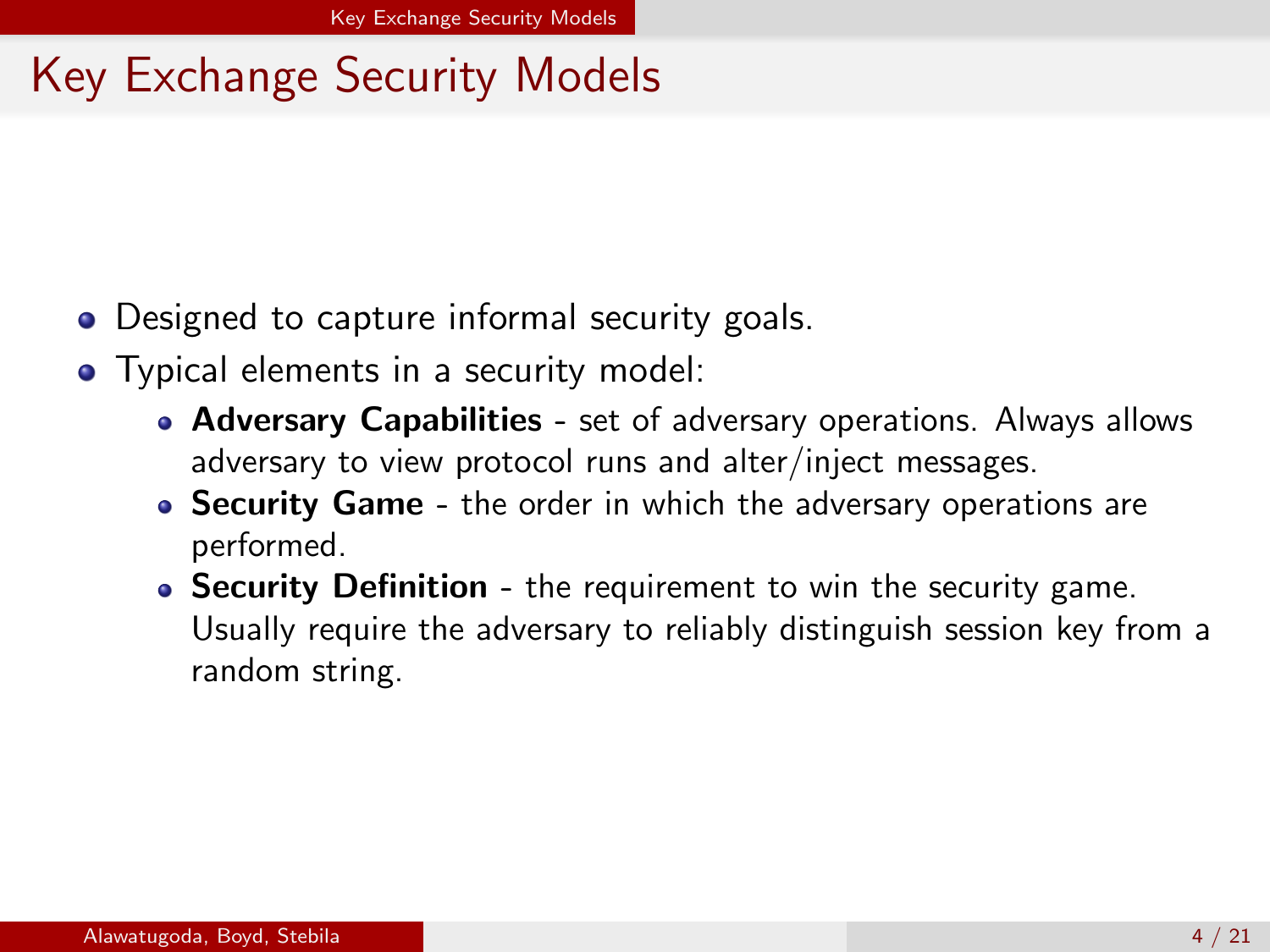# <span id="page-4-0"></span>Adversarial Capabilities (eCK model)

- Adversary runs the protocol:
	- Send: Adversary can send a message to a protocol session which answers according to the specification.
- Adversary compromise certain secret keys:
	- **1** SessionKeyReveal: Adversary is given the session key of a session.
	- <sup>2</sup> EphemeralKeyReveal: Adversary is given the ephemeral key of a session.
	- <sup>3</sup> Corrupt: Adversary is given the long-term secrets of a principal.
- Adversary asks for the challenge:
	- Test: Adversary is given either the session key or a random string.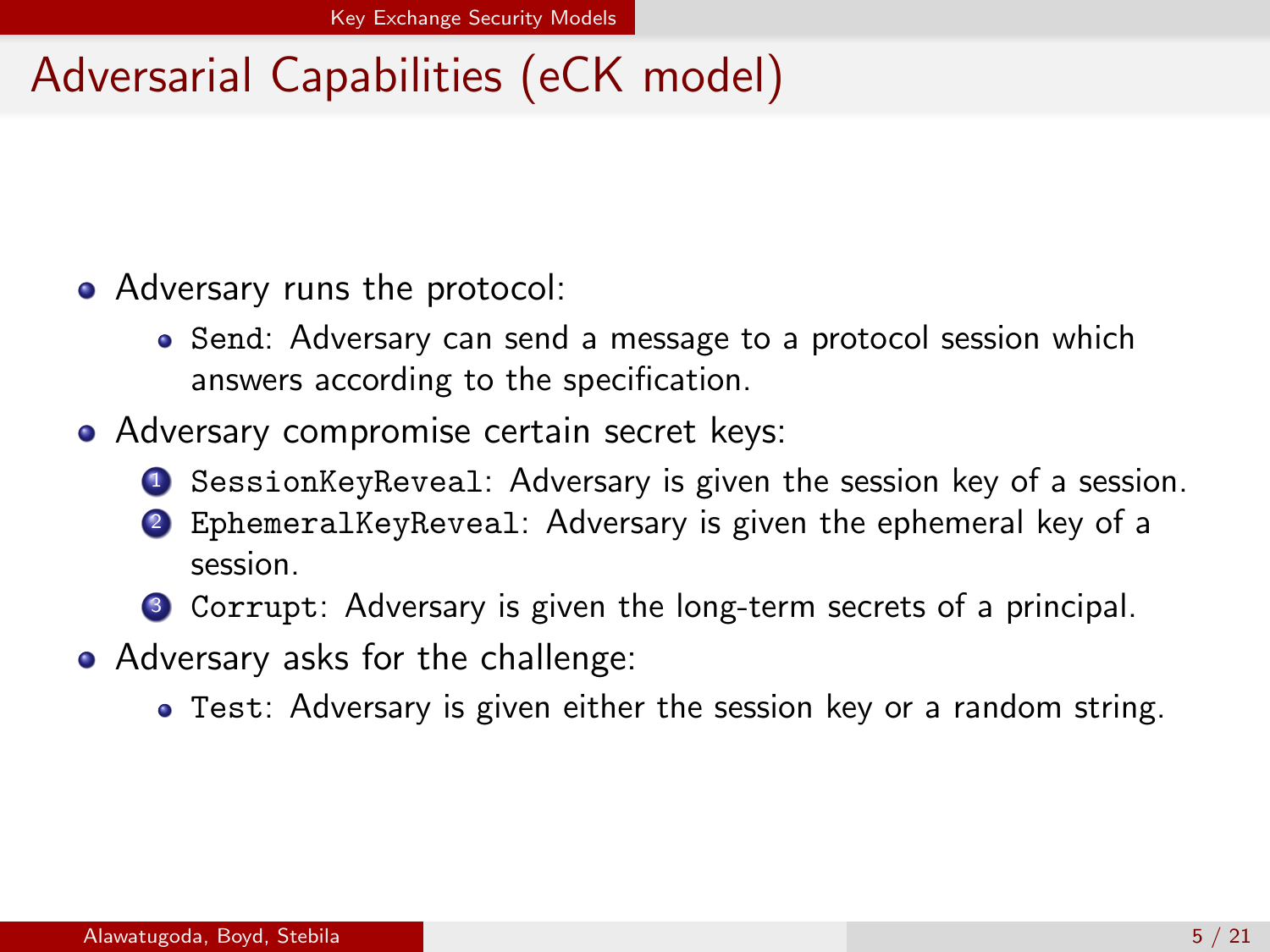# <span id="page-5-0"></span>Security Game

- **Stage 1:** The adversary performs Send, SessionKeyReveal, EphemeralKeyReveal and Corrupt operations.
- **Stage 2:** Test operation to any uncompromised test-session.
- **Stage 3:** Send, SessionKeyReveal, EphemeralKeyReveal and Corrupt keeping the test-session uncompromised.
- Stage 4: Adversary outputs a bit as its guess whether the Test operation output was random  $(0)$  or the real session key  $(1)$ .

The adversary wins the game if it guesses correctly.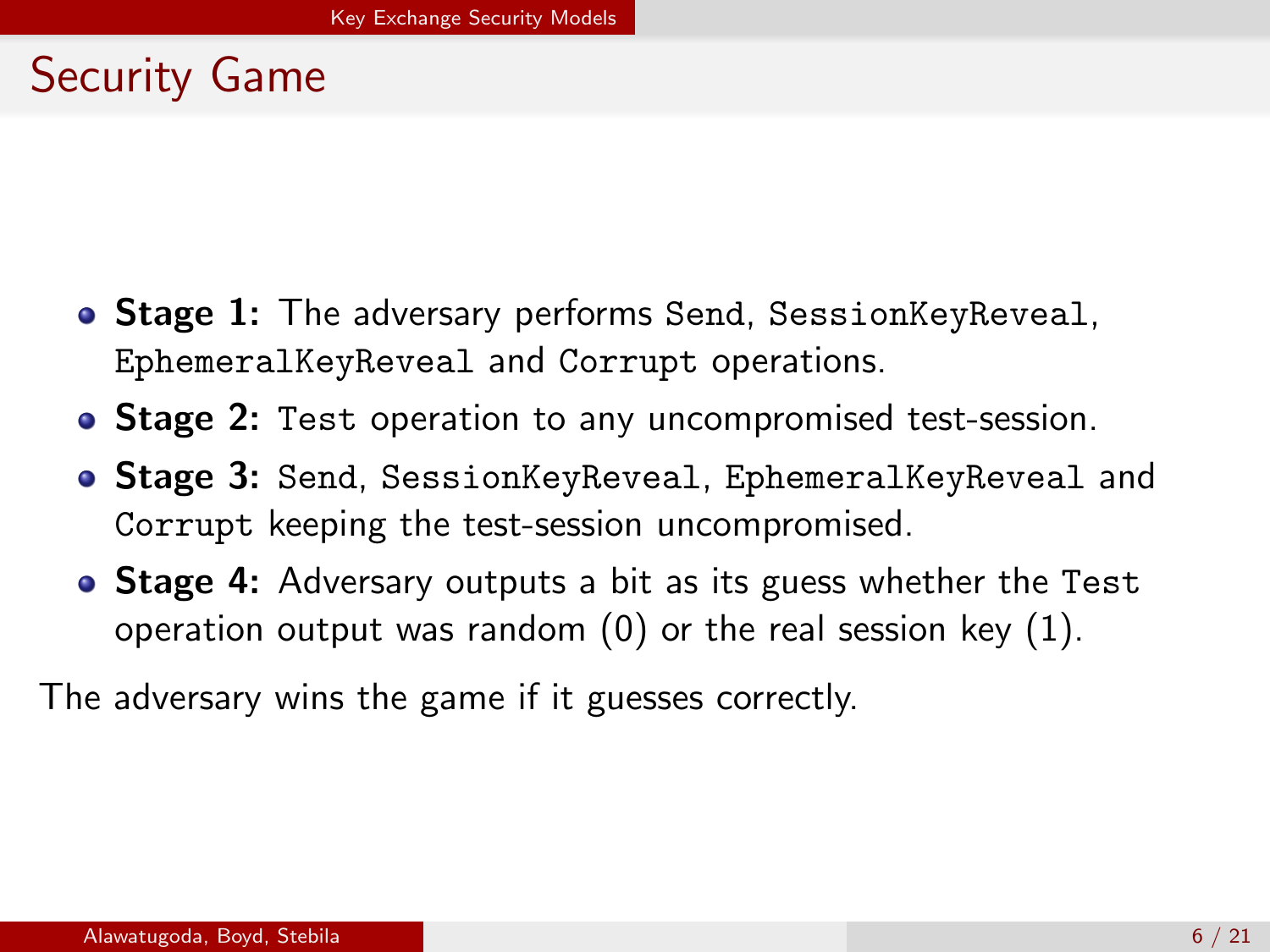<span id="page-6-0"></span>

### 2 [Leakage Resilience](#page-6-0)

#### 3 [Continuous After-the-fact Leakage-eCK Model](#page-10-0)

#### Constructing an CAFL-eCK[-secure Protocol](#page-16-0)

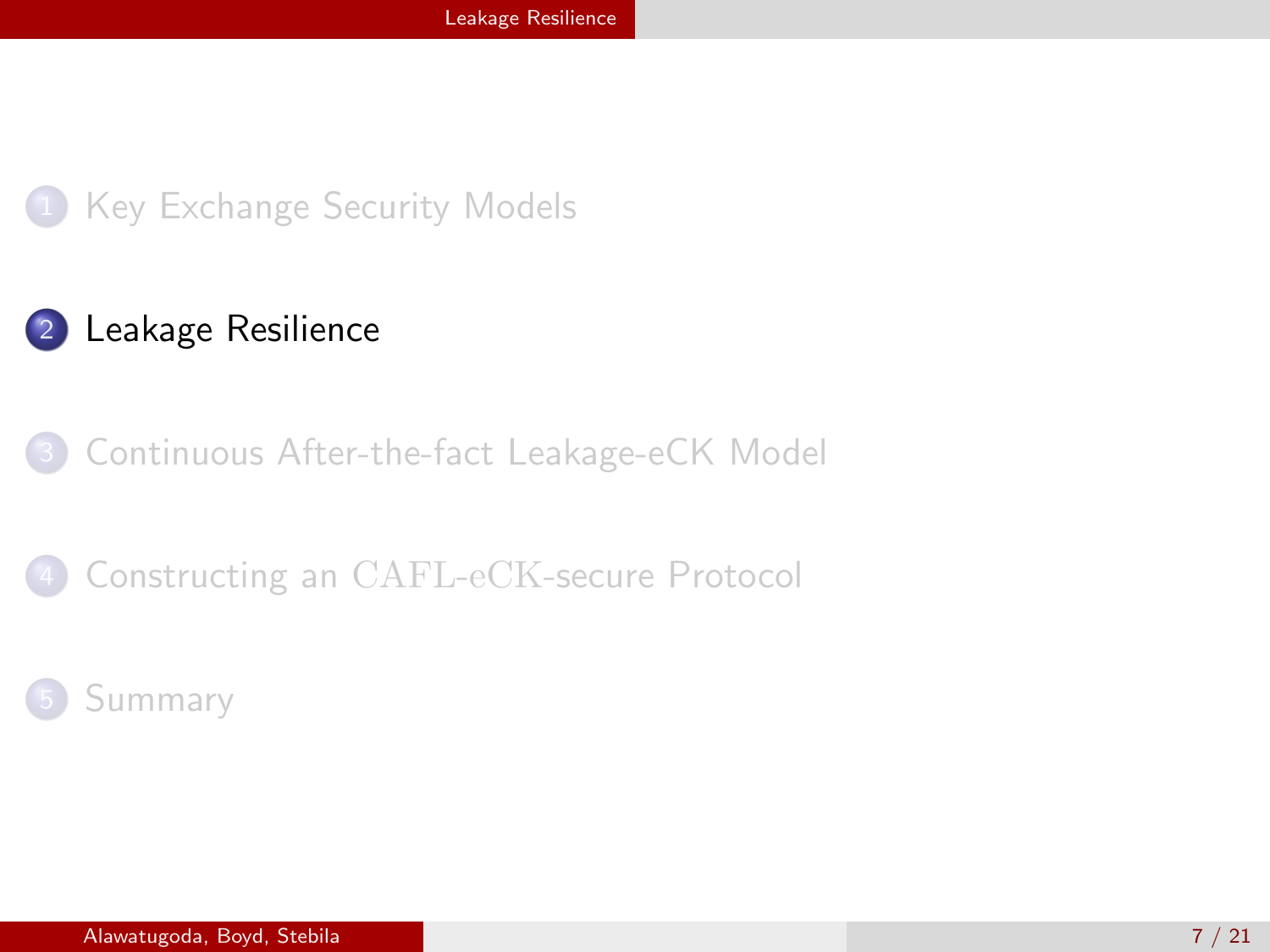## <span id="page-7-0"></span>Side-Channel Attacks

- Leaking information from cryptographic implementations can be used as side-channels to reveal secrets.
- Side-channels: Timing information, Power consumption information, Cache-access pattern, EM-radiation etc.

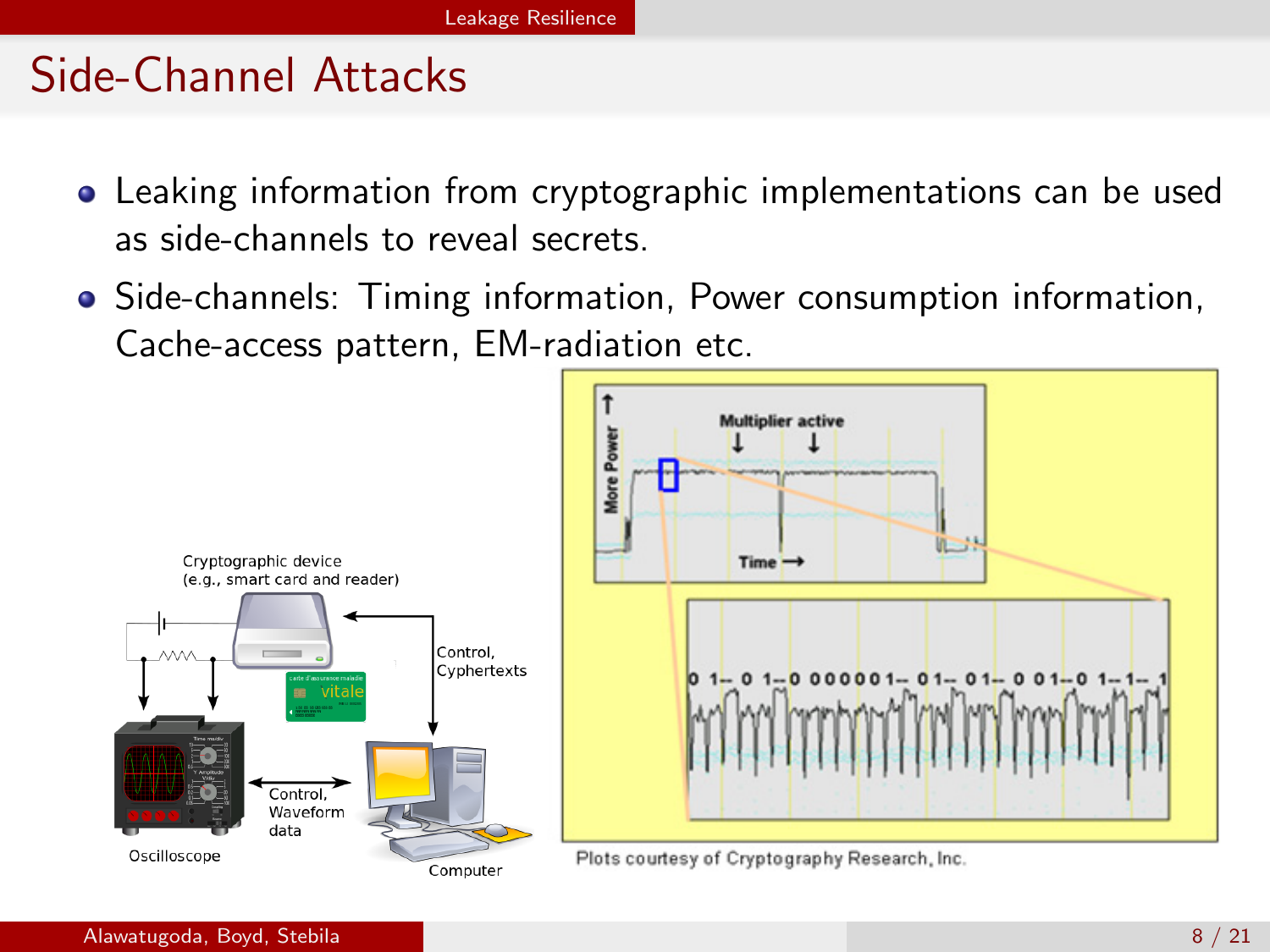# <span id="page-8-0"></span>Leakage-Resilient Cryptography

- Provable security against side-channel attacks.
- Constructing cryptographic schemes in leakage-resilient manner.
	- Model leakage.
	- Prove that even in the presence of certain amount of leakage to an attacker, a cryptographic scheme is secure.
- Adversary gets the leakage of the secret  $x$  using adversary-chosen, adaptive, efficiently computable leakage functions  $f$ .



Plots courtesy of Cryptography Research, Inc.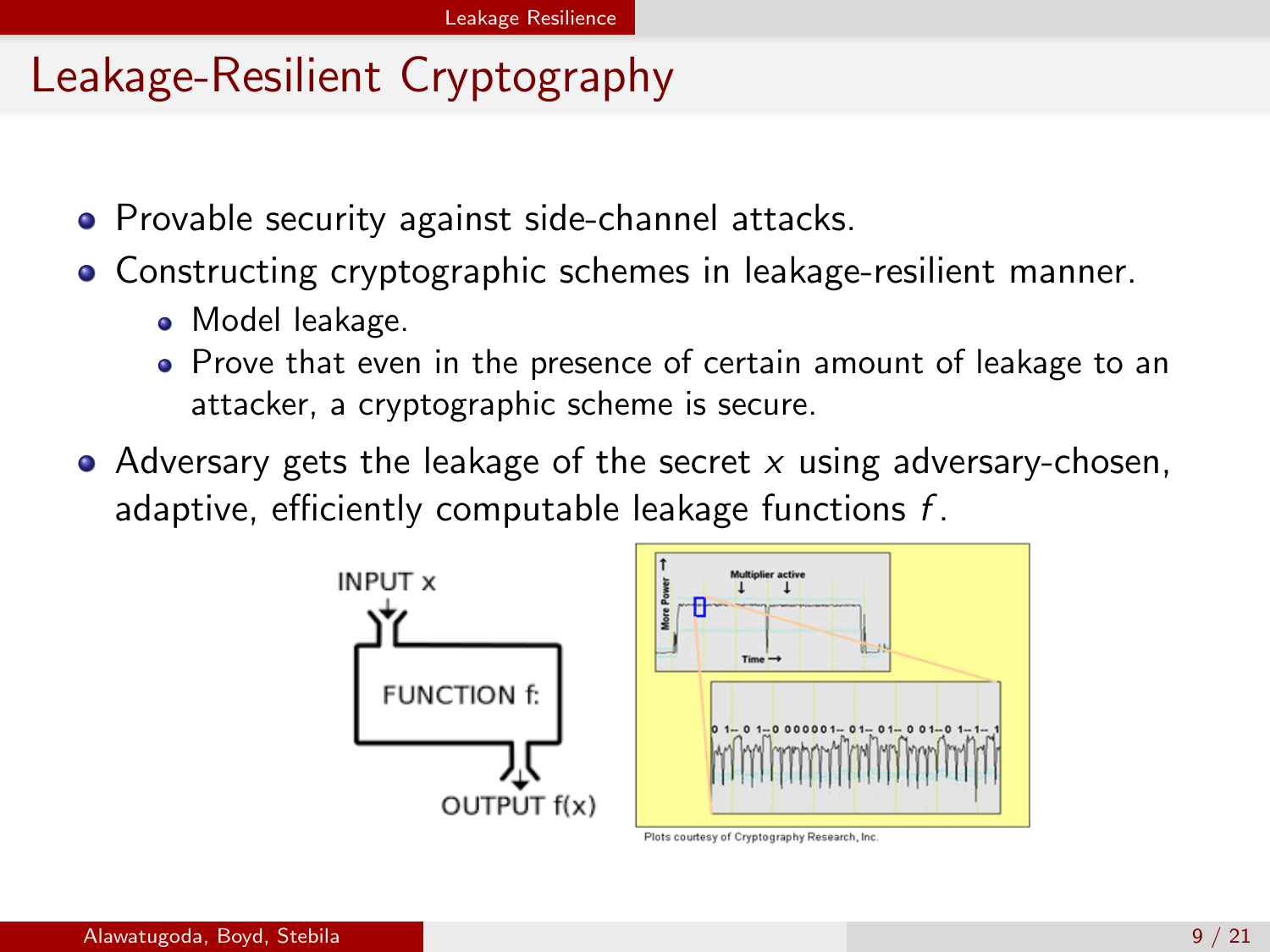# <span id="page-9-0"></span>Modelling Leakage

Different options have been used.

| Leakage function f     | restricted class of functions (eg hard  |  |  |
|------------------------|-----------------------------------------|--|--|
|                        | to invert functions) or                 |  |  |
|                        | arbitrary polynomial time functions     |  |  |
| Output amount of the f | bounded or                              |  |  |
|                        | continuous leakage                      |  |  |
| When to apply f?       | only before the security challenge or   |  |  |
|                        | before $+$ after the security challenge |  |  |
|                        | (after-the-fact)                        |  |  |

Ideally want the leakage function be arbitrary and allow continuous, after the fact leakage.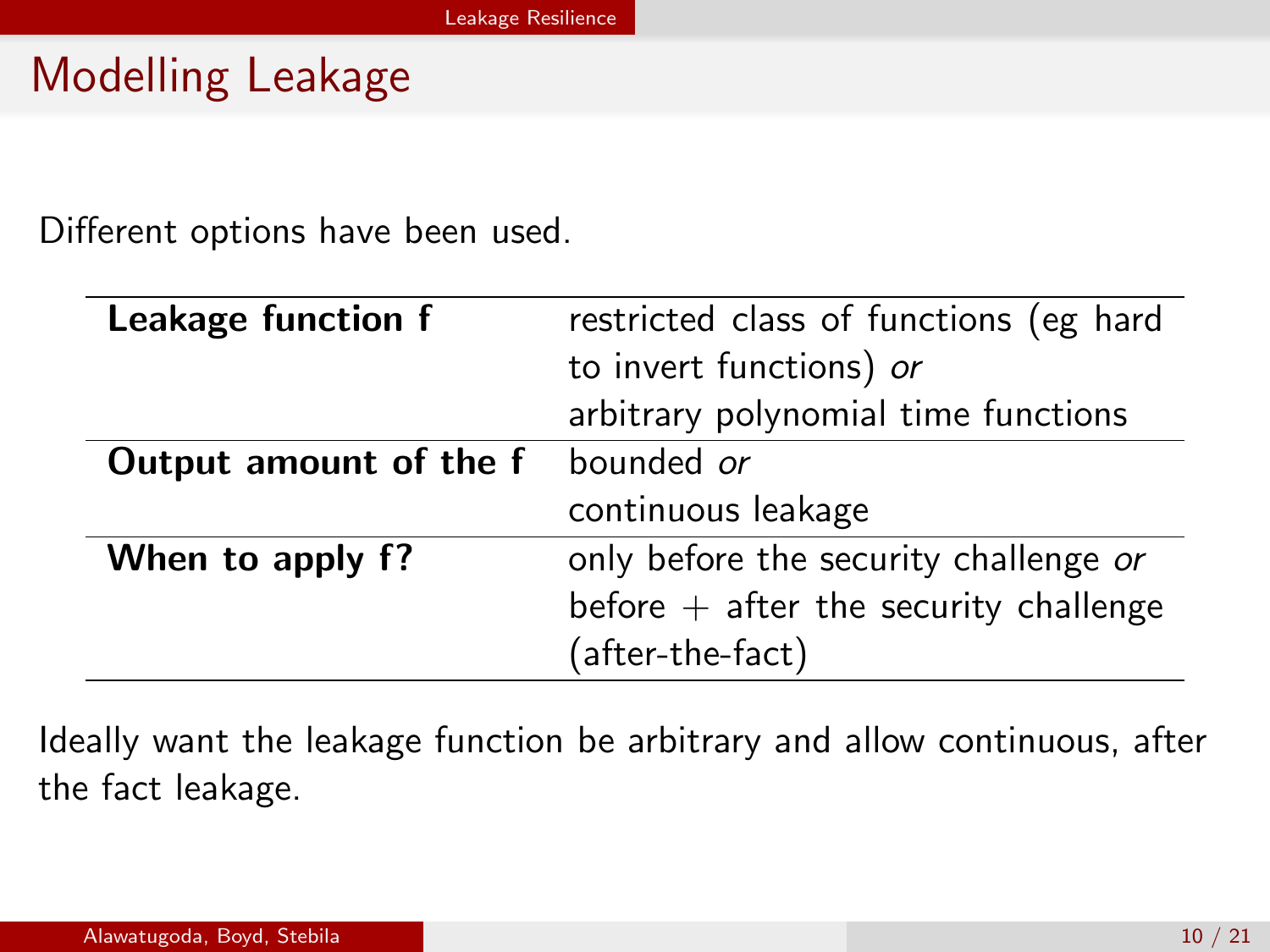<span id="page-10-0"></span>

[Leakage Resilience](#page-6-0)

#### 3 [Continuous After-the-fact Leakage-eCK Model](#page-10-0)

#### Constructing an CAFL-eCK[-secure Protocol](#page-16-0)

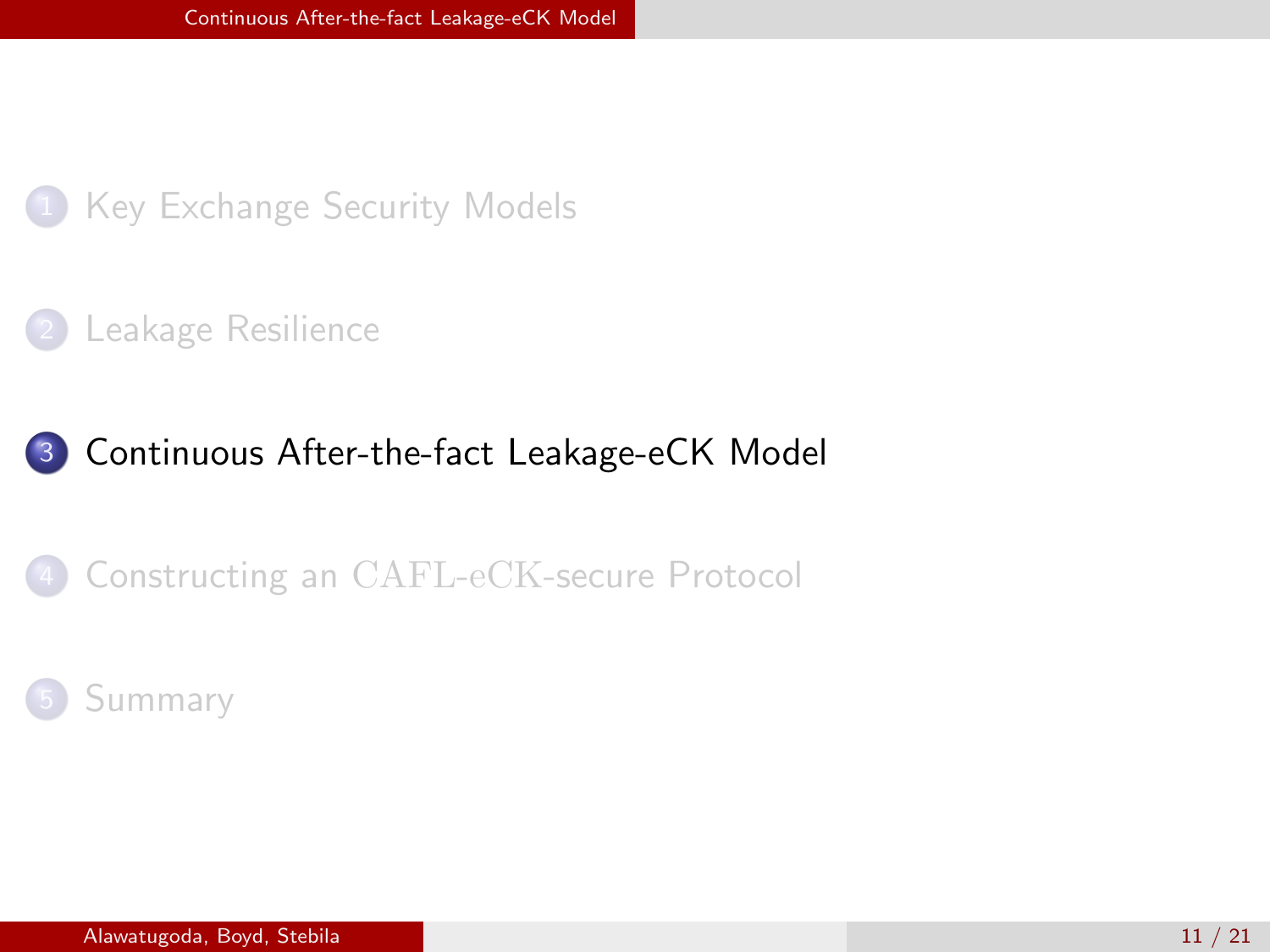# <span id="page-11-0"></span>Modelling Leakage in the CAFL-eCK Model

- **•** Follow model of Dziembowski and Faust (2011)
- An arbitrary polynomial time leakage function f is used to model the leakage s.t.  $f(sk) =$  leakage.
- Leakage is modelled in a place where computation takes place using long-term secret keys.
- Total leakage amount is unbounded (continuous leakage).
- Allows after-the-fact leakage.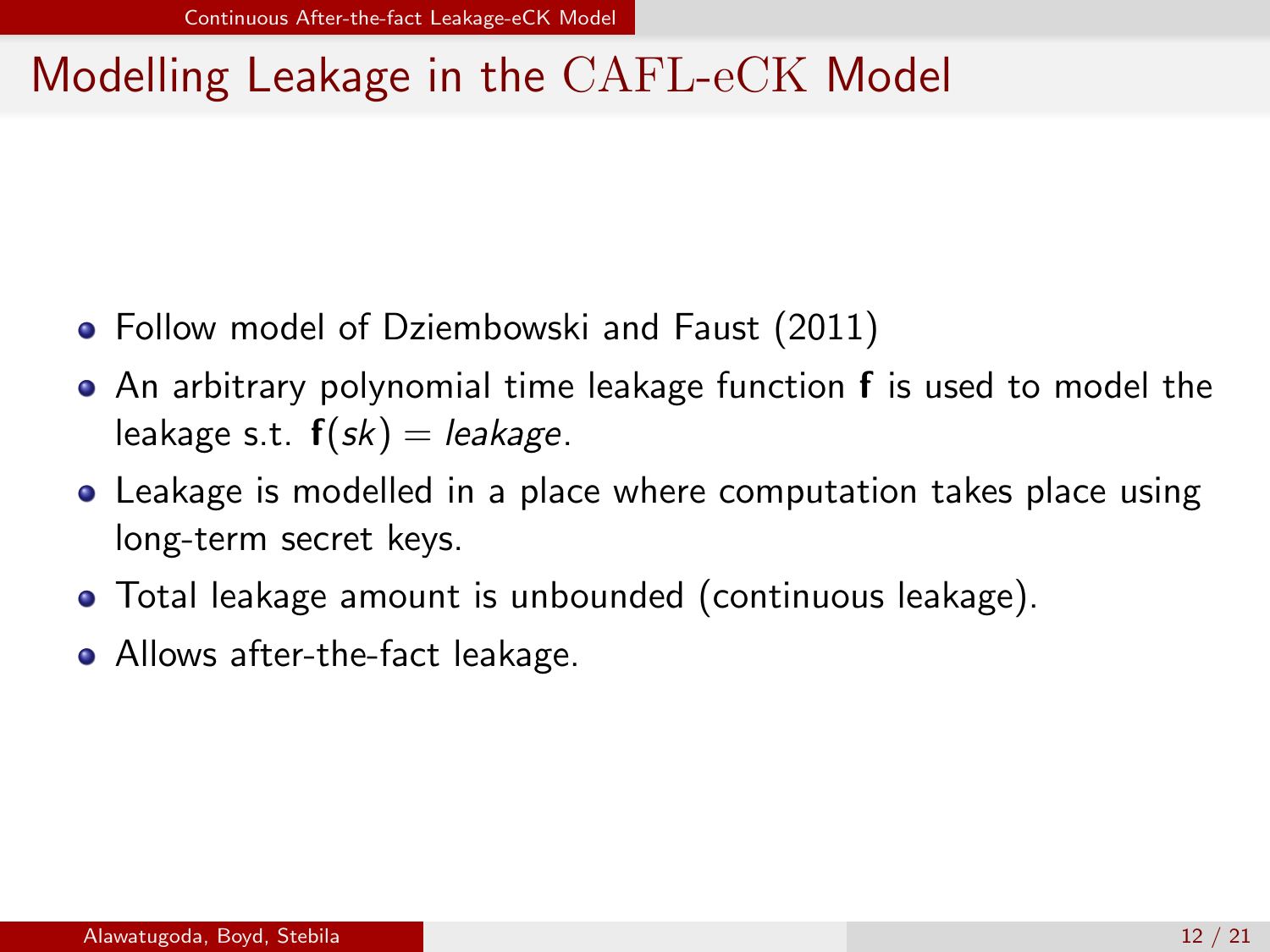# <span id="page-12-0"></span>Adversarial Capabilities of the CAFL-eCK Model

- Adversary run the protocol:
	- $\bullet$  Send(m, f): Models the capabilities of the adversary who can initiate, delay, modify or insert protocol messages m. The adversary observes the leakage of the secret key  $f(sk)$ , whenever a computation takes place in a party.
- Adversary compromise certain secret keys:
	- **1** SessionKeyReveal: Adversary is given the session key of a session.
	- <sup>2</sup> EphemeralKeyReveal: Adversary is given the ephemeral keys (per-session randomness) of a session.
	- <sup>3</sup> Corrupt: Adversary is given the long-term secrets of a principal.
- Adversary asks for the challenge:
	- Test: Adversary is given either the real or a random session key.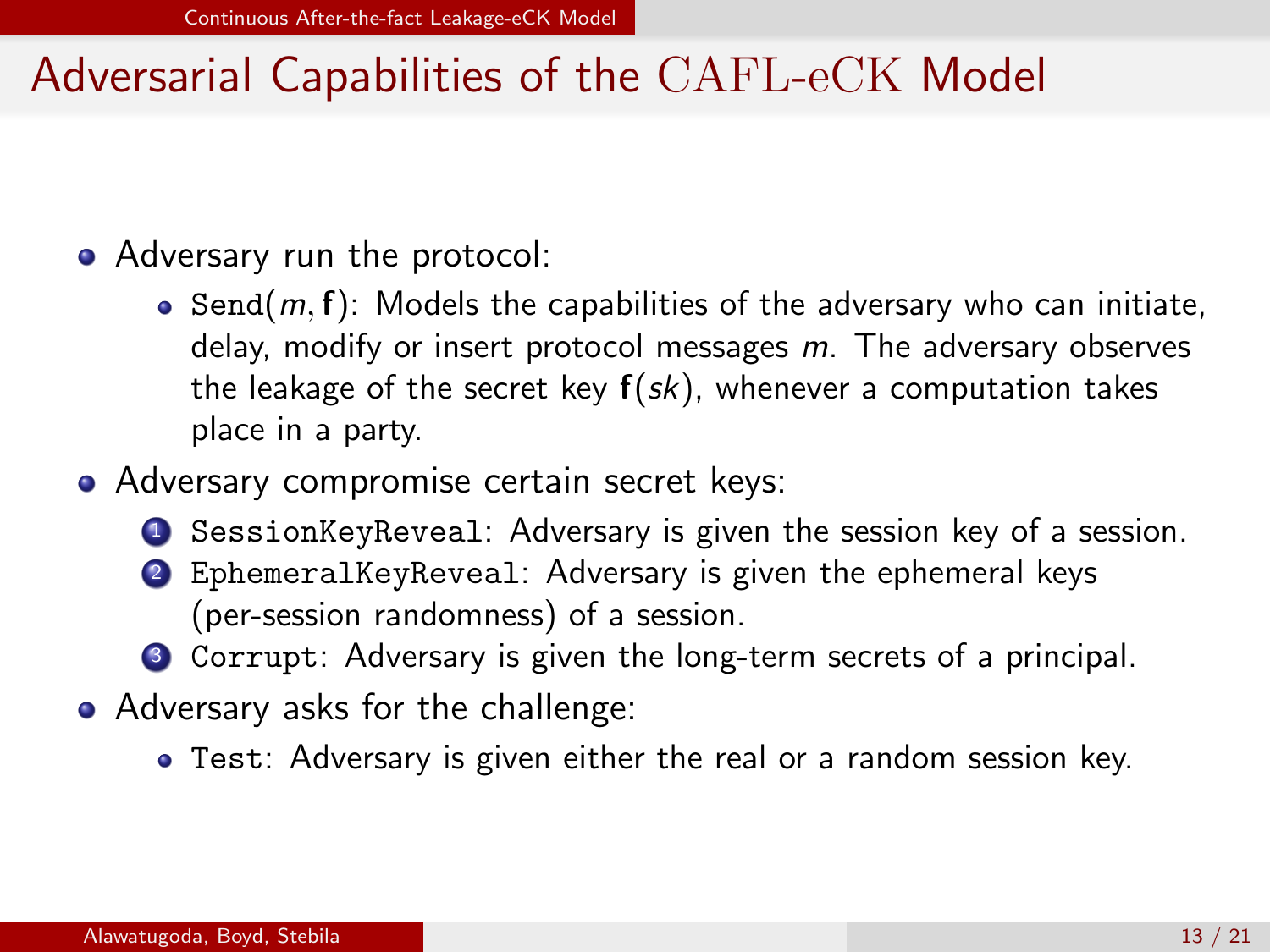# <span id="page-13-0"></span>Comparison with Earlier Models

| Security model    | Ephemeral | Long-term | <b>Combinations</b> | Leakage resilience         |
|-------------------|-----------|-----------|---------------------|----------------------------|
|                   | Kev       | Kev       |                     |                            |
| eCK (2007)        | Yes       | Yes       | 4/4                 | <b>None</b>                |
| MO (2011)         | Yes       | Yes       | 4/4                 | Bounded, before-the-fact   |
| $BAFL-eCK (2014)$ | Yes       | Yes       | 4/4                 | Bounded, after-the-fact    |
| CAFL (2014)       | Yes       | Yes       | 2/4                 | Continuous, after-the-fact |
| $CAFL-eCK$ (now)  | Yes       | Yes       | 4/4                 | Continuous, after-the-fact |

- **1** Corrupt(U) and Corrupt(V).
- **2** Corrupt(U) and EphemeralKeyReveal( $V, U, s$ ).
- $\bullet$  Corrupt $(V)$  and EphemeralKeyReveal $(U,V,s').$
- $\bullet\;$  EphemeralKeyReveal $(\mathit{V},\mathit{U},s)$  and EphemeralKeyReveal $(\mathit{U},\mathit{V},s').$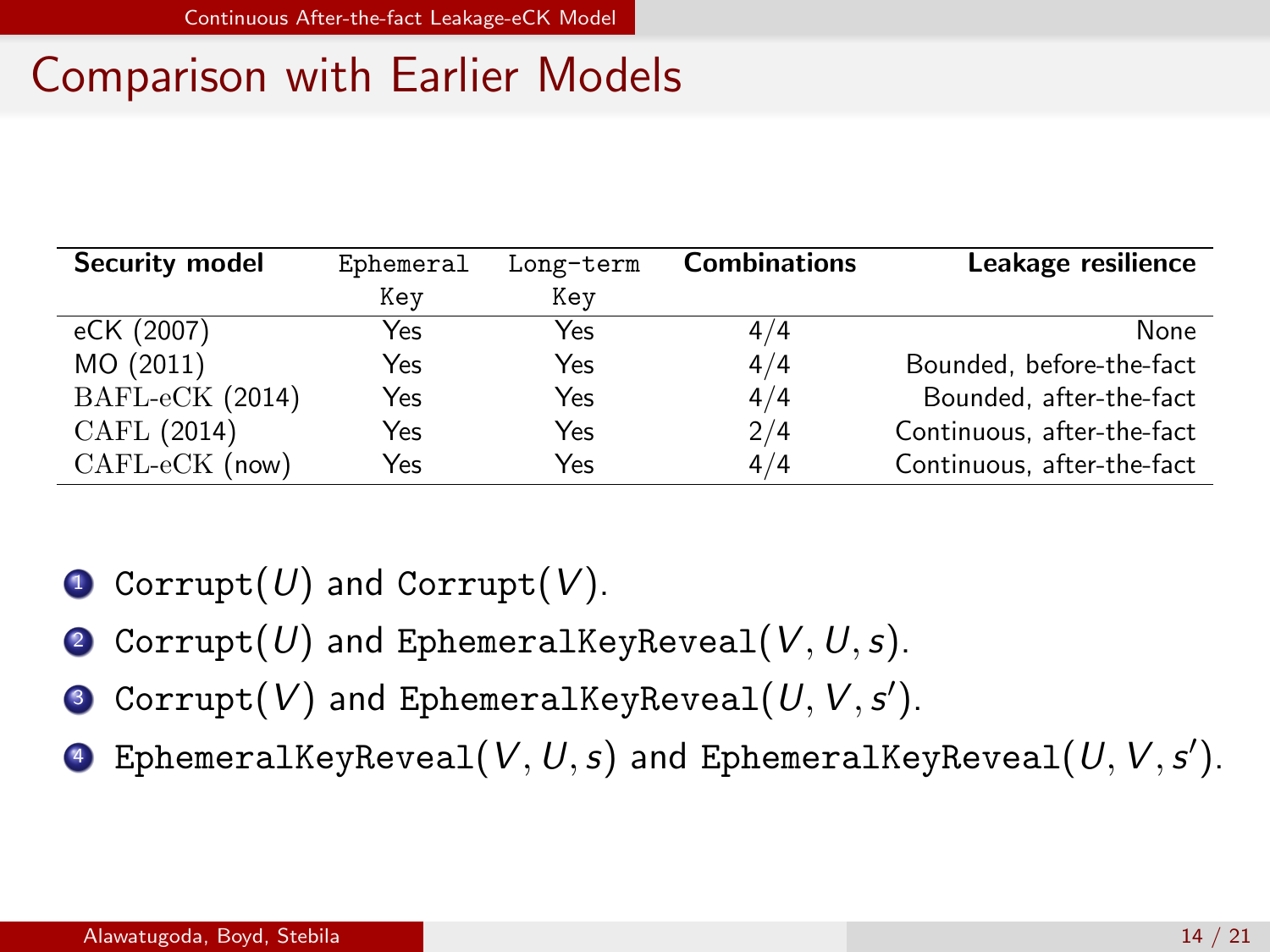### <span id="page-14-0"></span>Dziembowski–Faust leakage-resilient storage scheme

For any  $n \in \mathbb{N}$ , the storage scheme (Encode, Decode) efficiently stores an element  $s \in \mathbb{Z}^*_q$  where:

- $\text{Encode}(\bm{\mathsf{s}}):\bm{\mathsf{s}}_L \stackrel{\bm{\mathsf{\$}}}{\leftarrow} (\mathbb{Z}^*_{\bm{q}})^n\backslash\{(0^n)\},$  then  $\bm{\mathsf{s}}_{\mathsf{R}} \leftarrow (\mathbb{Z}^*_{\bm{q}})^n$  such that  $s_l \cdot s_R = s$  and outputs  $(s_l, s_R)$ .
- Decode( $s_L, s_R$ ) : outputs  $s_L \cdot s_R$ .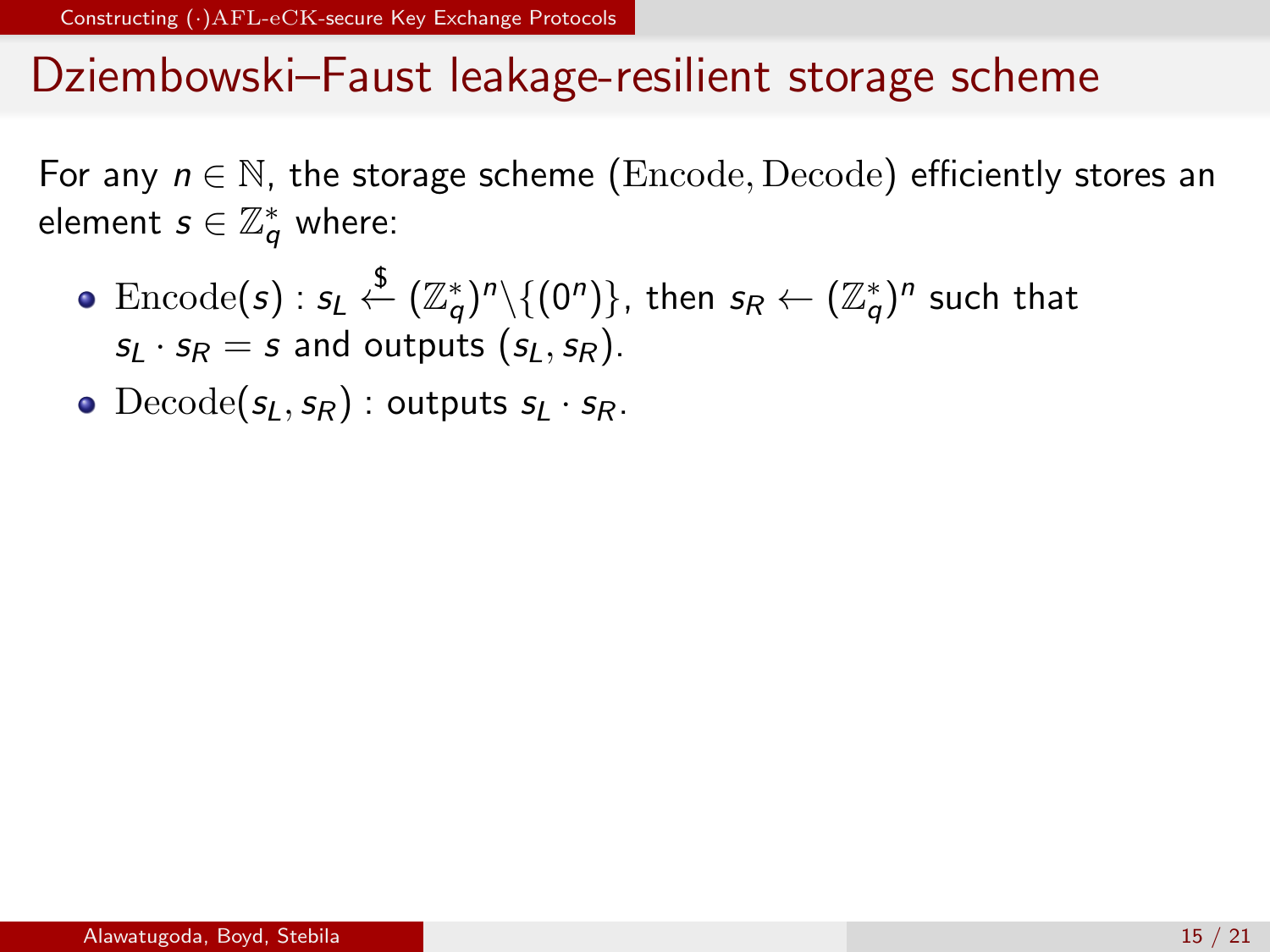### <span id="page-15-0"></span>Dziembowski–Faust leakage-resilient storage scheme

For any  $n \in \mathbb{N}$ , the storage scheme (Encode, Decode) efficiently stores an element  $s \in \mathbb{Z}^*_q$  where:

- $\text{Encode}(\bm{\mathsf{s}}):\bm{\mathsf{s}}_L \stackrel{\bm{\mathsf{\$}}}{\leftarrow} (\mathbb{Z}^*_{\bm{q}})^n\backslash\{(0^n)\},$  then  $\bm{\mathsf{s}}_{\mathsf{R}} \leftarrow (\mathbb{Z}^*_{\bm{q}})^n$  such that  $s_l \cdot s_R = s$  and outputs  $(s_l, s_R)$ .
- Decode( $s_L, s_R$ ) : outputs  $s_L \cdot s_R$ .

The values  $(s_L, s_R)$  can then be *refreshed* using the following algorithm

- Refreshing  $s_R$ :
	- **1** Choose  $A, B \in (\mathbb{Z}_q^*)^n$  such that  $A \cdot B = 0^m$ . **?** Choose  $M \in (\mathbb{Z}_q^*)^{n \times n}$  such that  $s_L \cdot M = A$ . 3  $s_{R'} = R + M \cdot \vec{B}$ .
- Refreshing  $s_l$ :

\n- **Obpose** 
$$
\tilde{A}, \tilde{B} \in (\mathbb{Z}_q^*)^n
$$
 such that  $\tilde{A} \cdot \tilde{B} = 0^m$ .
\n- **Obose**  $\tilde{M} \in (\mathbb{Z}_q^*)^{n \times n}$  such that  $\tilde{M} \cdot s_{R'} = \tilde{B}$ .
\n- **So**  $s_{L'} = L + \tilde{A} \cdot \tilde{M}$ .
\n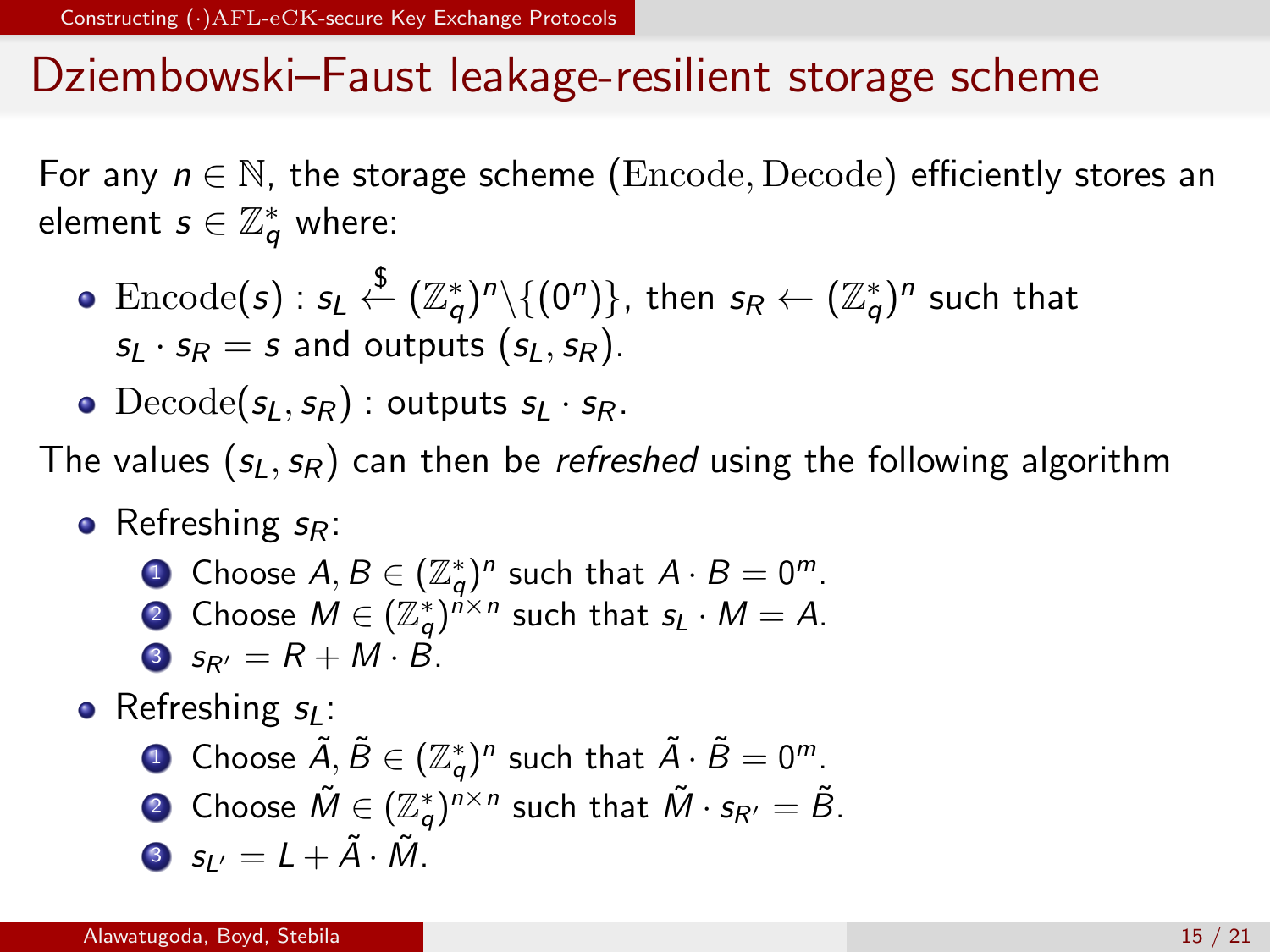## <span id="page-16-0"></span>Constructing an CAFL-eCK-secure Protocol

- Construct a simple eCK-secure protocol
- Use leakage-resilient storage scheme and its refreshing protocol to convert to a CAFL-eCK-secure protocol.
- If the storage scheme and its refreshing protocol are leakage-resilient, the protocol is CAFL-eCK-secure. Allows 15% continuous leakage of the secret key with  $n = 21$ .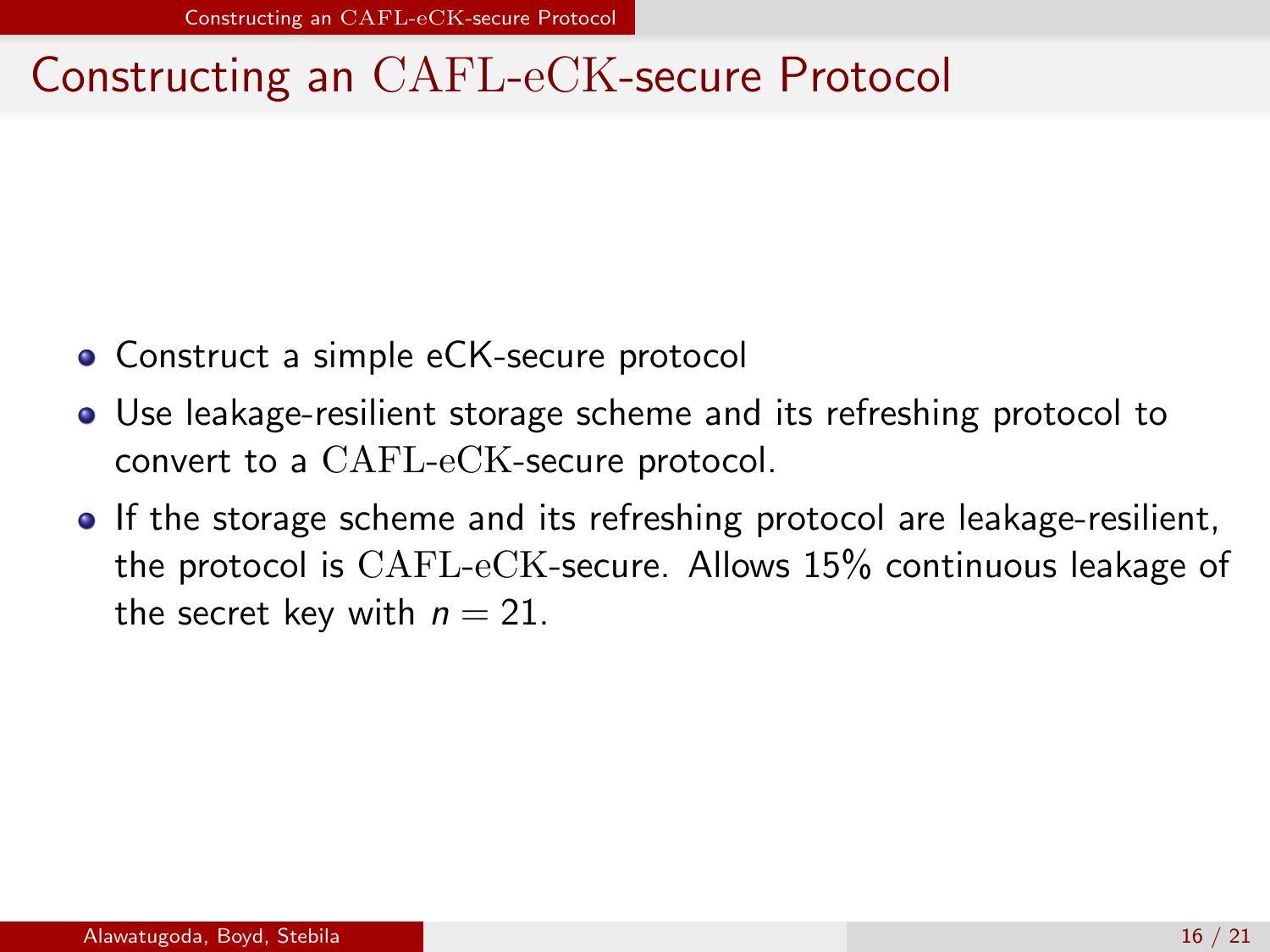## <span id="page-17-0"></span>An eCK-secure Protocol

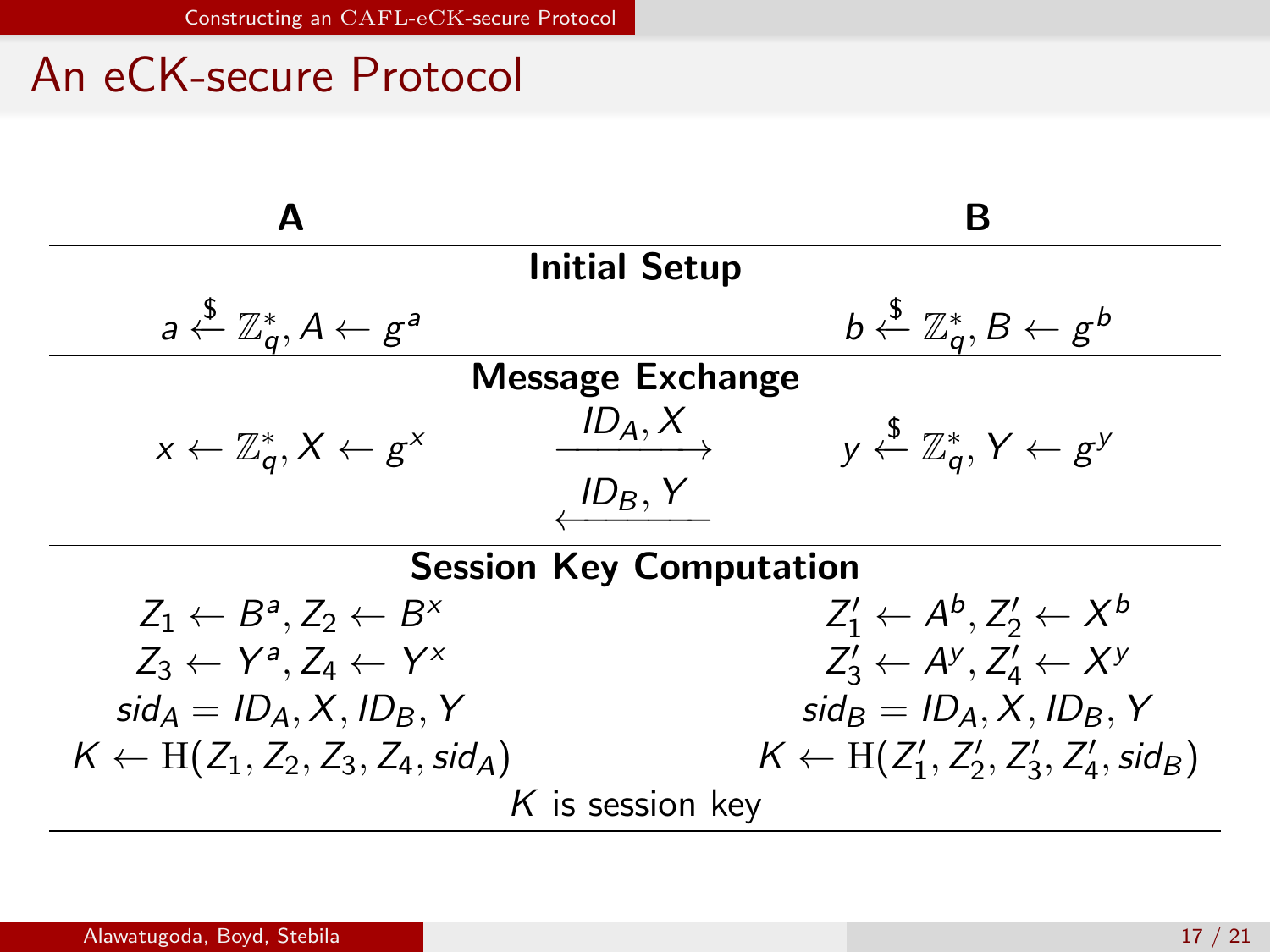# <span id="page-18-0"></span>An eCK-secure Protocol

| A                                                              | R                                                                          |  |  |  |
|----------------------------------------------------------------|----------------------------------------------------------------------------|--|--|--|
| <b>Initial Setup</b>                                           |                                                                            |  |  |  |
| $a \stackrel{\$}{\leftarrow} \mathbb{Z}_a^*, A \leftarrow g^a$ | $b \overset{\$}{\leftarrow} \mathbb{Z}_a^*, B \leftarrow g^b$              |  |  |  |
| Message Exchange                                               |                                                                            |  |  |  |
| $x \leftarrow \mathbb{Z}_q^*, X \leftarrow g^x$                | $ID_A, X$<br>$y \overset{\$}{\leftarrow} \mathbb{Z}_a^*, Y \leftarrow g^y$ |  |  |  |
|                                                                | $ID_B, Y$                                                                  |  |  |  |
| <b>Session Key Computation</b>                                 |                                                                            |  |  |  |
| $Z_1 \leftarrow B^a \mid Z_2 \leftarrow B^x$                   | $Z'_1 \leftarrow A^b, Z'_2 \leftarrow X^b$                                 |  |  |  |
| $\overline{Z_3 \leftarrow Y^a}$ , $Z_4 \leftarrow Y^x$         | $Z'_3 \leftarrow A^y, Z'_4 \leftarrow X^y$                                 |  |  |  |
| $sid_A = ID_A, X, ID_B, Y$                                     | $sid_B = ID_A, X, ID_B, Y$                                                 |  |  |  |
| $K \leftarrow H(Z_1, Z_2, Z_3, Z_4, \text{sid}_A)$             | $K \leftarrow H(Z'_1, Z'_2, Z'_3, Z'_4, \textit{sid}_B)$                   |  |  |  |
| K is session key                                               |                                                                            |  |  |  |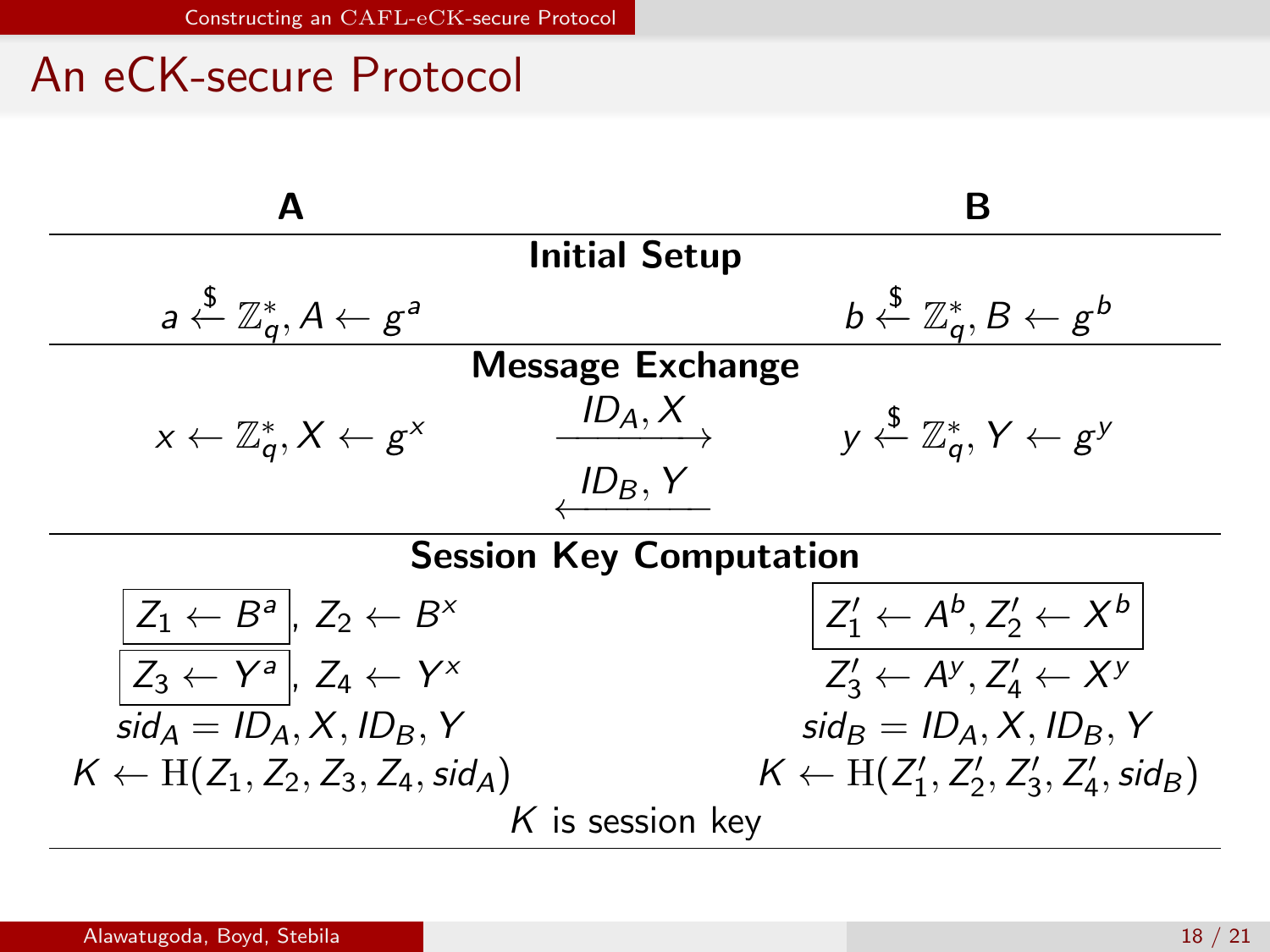# <span id="page-19-0"></span>Using LR-stored secrets for exponentiation

- Let  $s \in \mathbb{Z}_q^*$  be a long-term secret key and  $E = g^e$  be a received ephemeral value. Then, the value  $Z = E^s$  needs to be computed.
- The secret key is encoded as  $s_L,s_R$ . So the vectors  $s_L=(s_{L1},\cdots,s_{Ln})$ and  $s_R = (s_{R1}, \cdots, s_{Rn})$  are such that  $s = s_{L1} s_{R1} + \cdots + s_{Ln} s_{Rn}$ .
- The computation of  $E^s$  can be performed as two component-wise computations:
	- compute the intermediate vector  $\mathcal{T} = (E^{s_{L_1}}, \cdots, E^{s_{L_n}})$
	- compute the element

$$
Z = E^{s_{L1}s_{R1}} E^{s_{L2}s_{R2}} \cdots E^{s_{L1}s_{R1}} = E^{s_{L1}s_{R1} + \cdots + s_{Ln}s_{Rn}} = E^{s}.
$$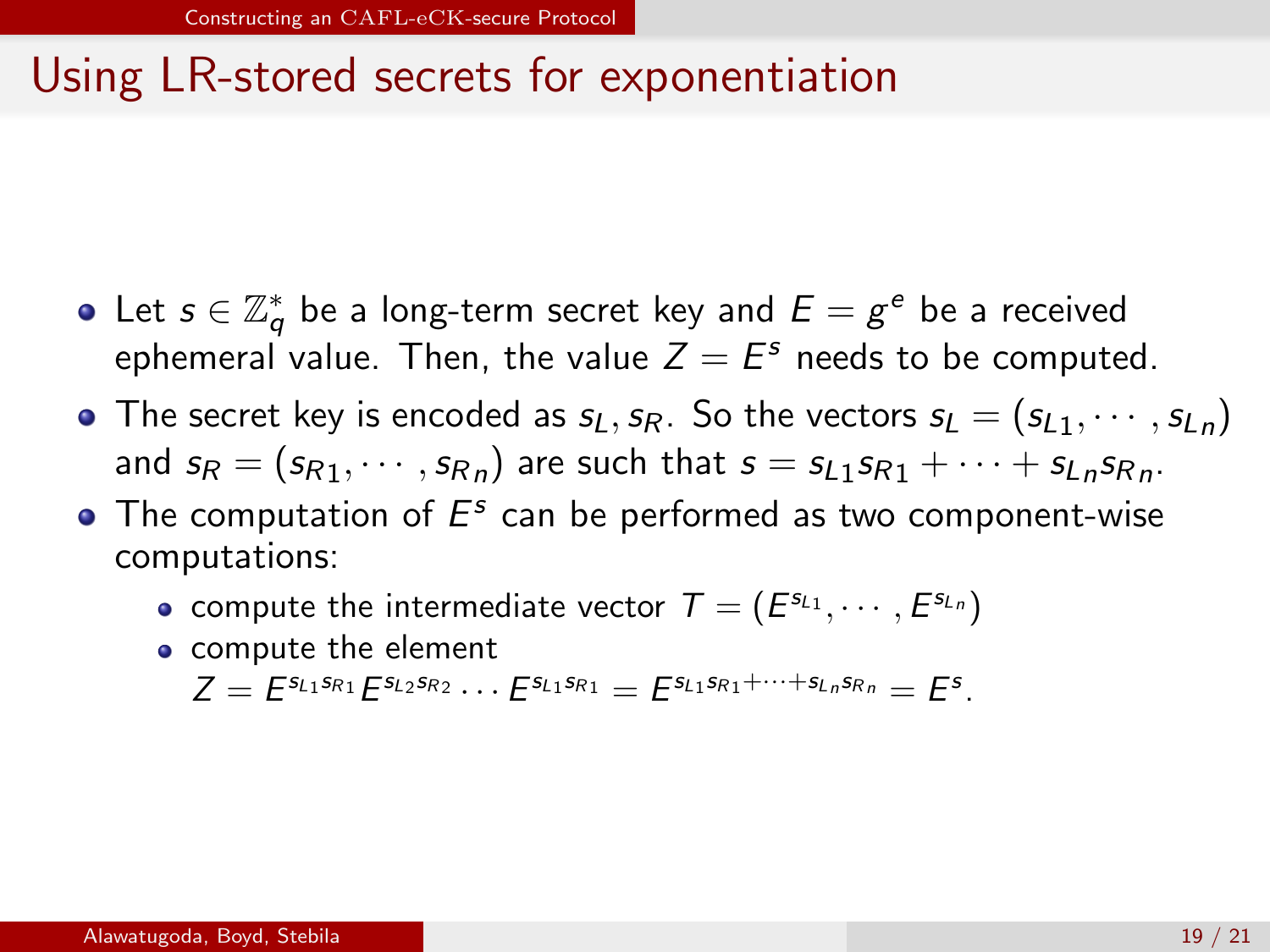# <span id="page-20-0"></span>An CAFL-eCK-secure Protocol